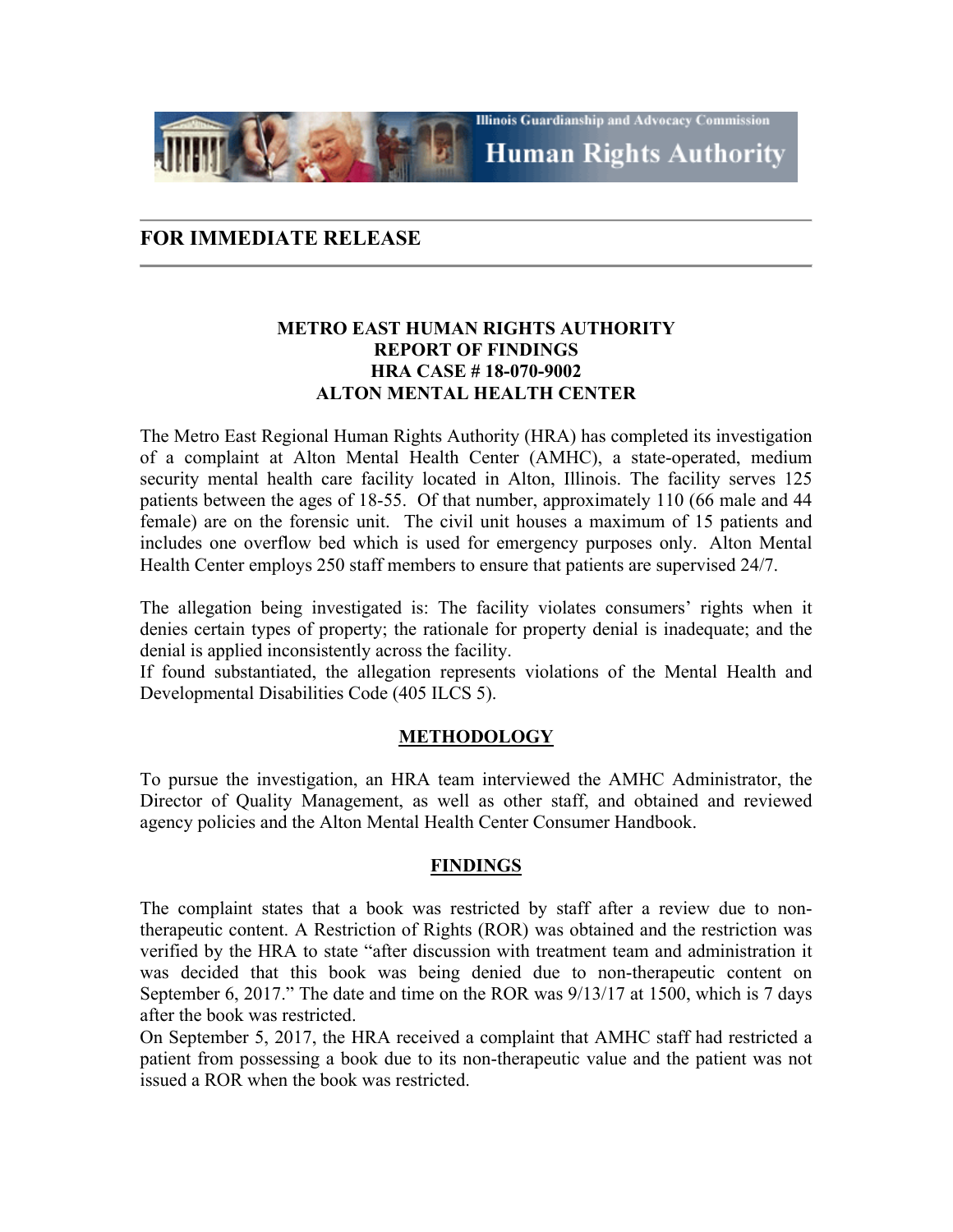The HRA Coordinator called AMHC and spoke with the Clinical Nurse Manager (CNM) who stated that the team was split on the decision of not allowing the patient to posses the book. The CNM stated that the patient purchased the book and it was delivered in the mail. All incoming packages are reviewed in a team meeting to ensure they do not qualify as contraband and are then distributed to the patient after the team review. The book is Pop Fiction, and is not pornographic. The book is written by a relationship therapist and is entitled "Lesbian Sex Secrets for Men." The book was reviewed by the Clinical Director and deemed to be non-therapeutic, thus the patient was not allowed the book. The HRA advised the CNM that a ROR had not been issued for the restriction of the book. On 9/6/17, the patient filed a consumer complaint which stated: "The treatment team failed to approve a personal property item (a book) that wasn't ever determined to be harmful. Nor could the treatment team offer an explanation, either verbally or in writing, as to why the book was harmful. This item is not present on the contraband and controlled items list, yet the treatment team refused to issue an IL 462-2004M (ROR)."

 $9/13/17$  Action/Resolution to ROR filed on  $9/6/17$ : "I spoke with (patient)  $\omega$ approximately 1100 this am and I assured him I would look into the matter later today and no later than Monday… Due to scheduling, this writer was unable to visit with (patient) again until 9/13/17. Restriction of rights was given for above mentioned book.

A ROR was issued that stated, "after discussion with treatment team and administration it was decided that this book was being denied due to non-therapeutic content on September 6, 2017." The date and time on the ROR is 9/13/17 at 1500.

The patient and staff members, when interviewed by the HRA Coordinator, stated that the Clinical Director stated that reading a book is not a right, it is a privilege.

In previous conversations between the HRA and the Clinical Director, he has also threatened to restrict makeup, jewelry and all pornography because these items have no therapeutic value.

AMHC Policy 2B.01.008 Patients' Rights and the Restriction Thereof states: "Patients' rights may be temporarily restricted only when there is a need to protect the patient and/or others from harm, harassment or intimidation… This determination should be made after thorough clinical assessment of the treatment team, or, at minimum, by a registered nurse and licensed physician…A Notice Regarding Restricted Rights of Individuals (IL462-2004M must be completed in its entirety each time patient rights are restricted." AMHC's Consumer Handbook states that patients "may have personal property, provided it is not on the contraband list."

## **MANDATES/REGULATIONS**

According to the Mental Health and Developmental Disabilities Code (405 ILCS 5/2- 104):

Sec. 2-104. Every recipient who resides in a mental health or developmental disabilities facility shall be permitted to receive, possess and use personal property and shall be provided with a reasonable amount of storage space therefor, except in the circumstances and under the conditions provided in this Section.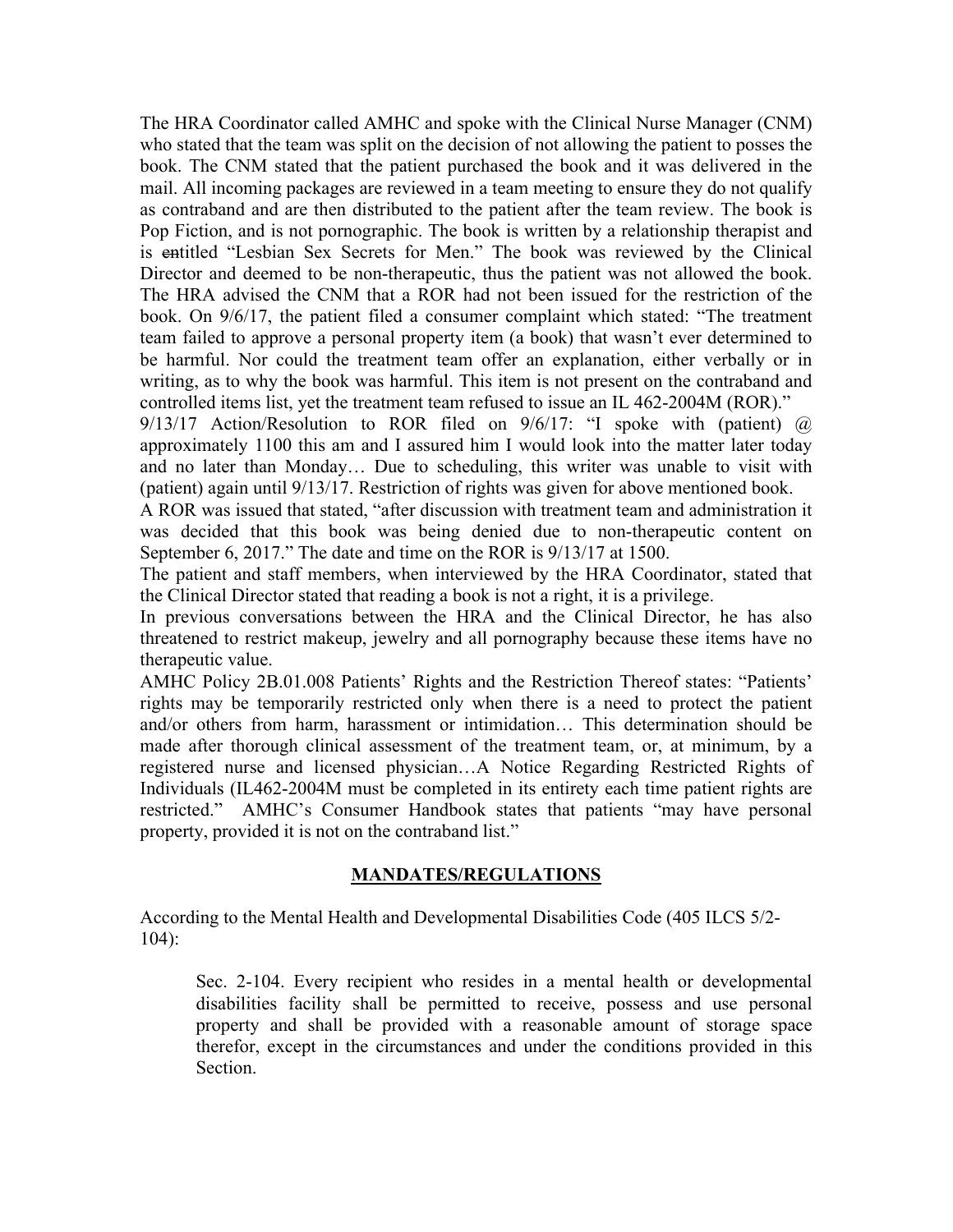(a) Possession and use of certain classes of property may be restricted by the facility director when necessary to protect the recipient or others from harm, provided that notice of such restriction shall be given to all recipients upon admission.

(b) The professional responsible for overseeing the implementation of a recipient's services plan may, with the approval of the facility director, restrict the right to property when necessary to protect such recipient or others from harm.

According to the Mental Health and Developmental Disabilities Code (405 ILCS 5/2- 201):

§ 2-201. (a) Whenever any rights of a recipient of services that are specified in this Chapter are restricted, the professional responsible for overseeing the implementation of the recipient's services plan shall be responsible for promptly giving notice of the restriction or use of restraint or seclusion and the reason therefor to:

(1) the recipient and, if such recipient is a minor or under guardianship, his parent or guardian;

(2) a person designated under subsection (b) of Section 2-200 upon commencement of services or at any later time to receive such notice;

(3) the facility director;

(4) the Guardianship and Advocacy Commission, or the agency designated under "An Act in relation to the protection and advocacy of the rights of persons with developmental disabilities, and amending Acts therein named", approved September 20, 1985, $\frac{1}{1}$  if either is so designated; and

(5) the recipient's substitute decision maker, if any.

The professional shall also be responsible for promptly recording such restriction or use of restraint or seclusion and the reason therefor in the recipient's record.

#### **CONCLUSION**

The Mental Health and Developmental Disabilities Code (405 ILCS 5/2-104) states, every recipient who resides in a mental health or developmental disabilities facility shall be permitted to receive, possess and use personal property and shall be provided with a reasonable amount of storage space therefor, except in the circumstances and under the conditions provided in this Section.

The book, according to the staff and eventual ROR, was restricted solely on the belief that it was non-therapeutic. Being of non-therapeutic value is not an adequate reason to